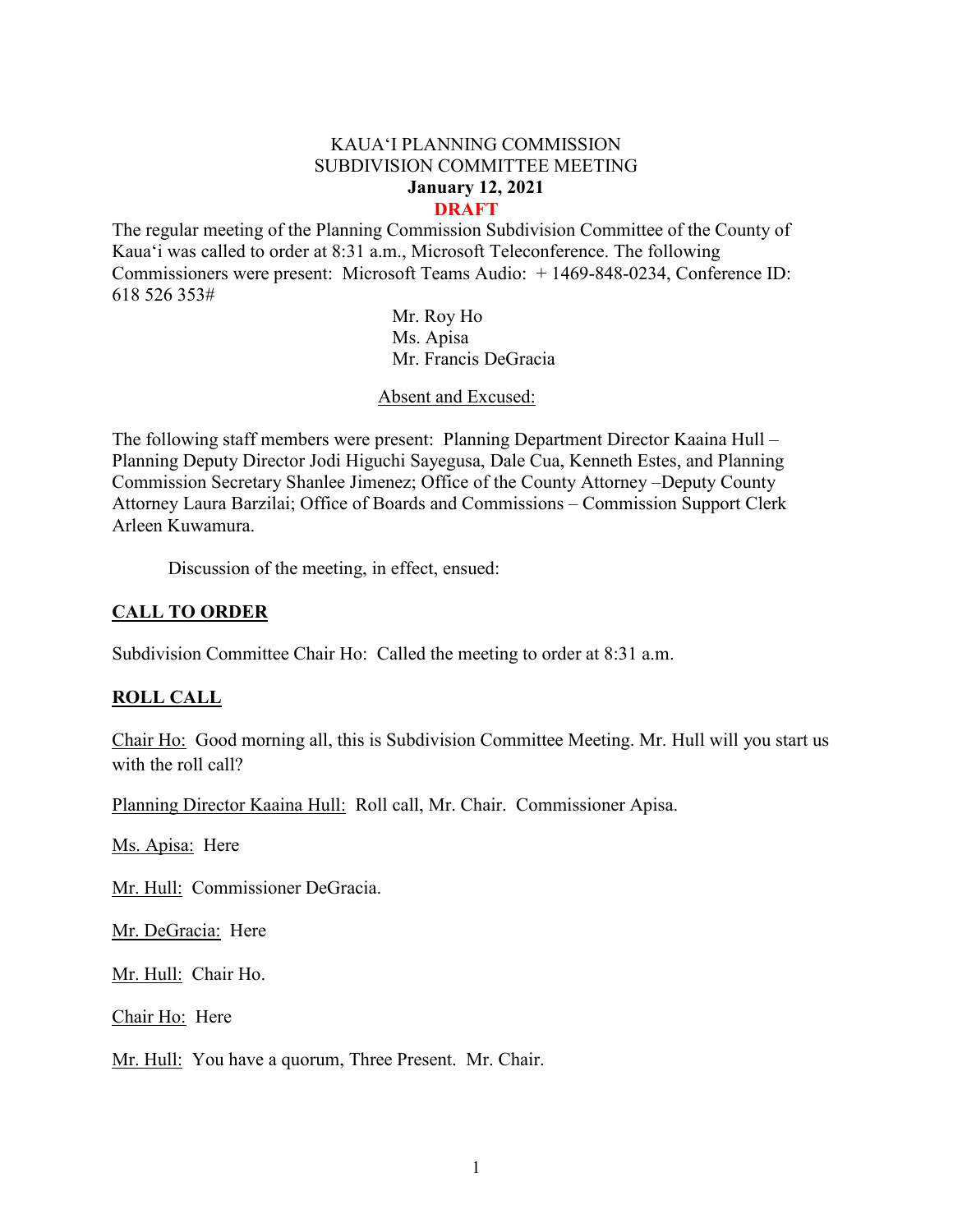## **APPROVAL OF AGENDA**

Mr. Hull: The next on the Agenda is the the approval of the Agenda. The Department has no amendments for this Agenda.

Ms. Apisa: I move the agenda be approved as presented.

Mr. DeGracia: Seconded.

Chair Ho: The motion before us is the approval of the Agenda. All in favor, signify by say Aye? Aye (Unanimous voice vote). Motion carried 3:0.

## **MINUTES of the meeting(s) of the Subdivision Committee**

Mr. Hull: Next is the Minutes. There are no minutes for the previous Subdivision Committee meeting.

# **RECEIPT OF ITEMS FOR THE RECORD (None)**

Mr. Hull: There is no Receipt of Items for the Record.

# **HEARINGS AND PUBLIC COMMENT**

Mr. Hull: Next up is Hearings and Public Comment. At this time, in the Agenda, we have not, testimony has to be submitted 24 hours in advance, we have not received any written testimony for any agenda items for this Subdivision Committee Meeting. For anybody who has called in and would anybody would like to speak on any item on the agenda and this is just for the general public. Is there any member of the public that has called in that would like to speak on any item on the agenda at this time? Hearing none. Mr. Chair, we can go to New Business, before we just a small point of order.

I just want to make an introduction and we actually have two new faces here at the meeting. First, is Laura Brazilai who is on as our new assigned Deputy County Attorney. The Planning Commission and the Department have been bouncing between attorneys for the past year. Matt Bracken and his shop have been wonderful in providing us with services of attorneys, but Laura has been officially assigned to the Commission she is your designated attorney. The Department has gotten some time to meet and go over some preliminary things with her and it seems to be working wonderfully with the Department. Laura I do not know if you had any introductory remarks or statements for the Commission.

Deputy County Attorney Laura Barzilai: Just welcome and hello and aloha to you all and, if you have any questions please contact me, I am on the email system. You can call me and I look forward to getting to know all of you and being available to all of you to answer your questions as we proceed.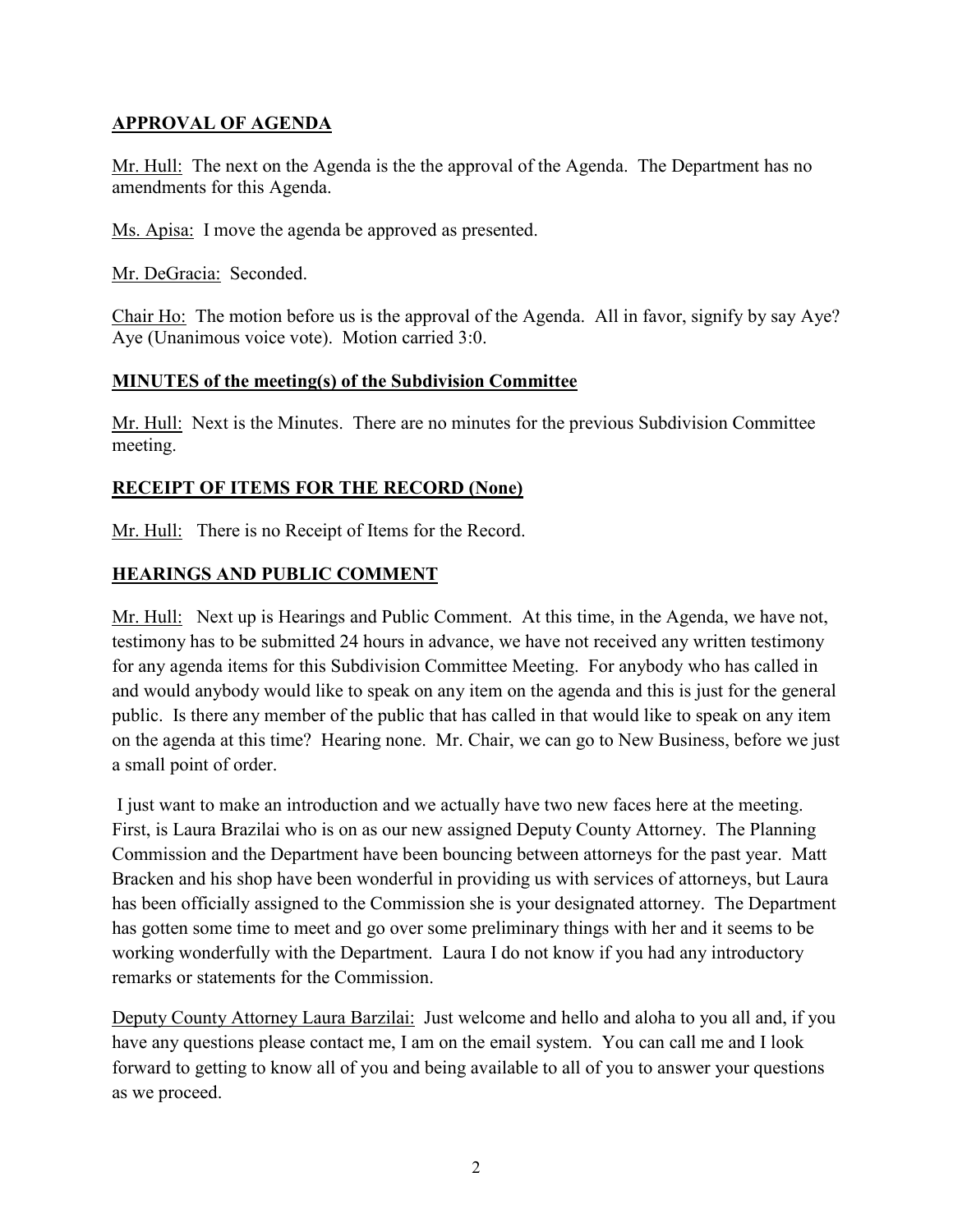Chair Ho: Welcome Laura.

Ms. Apisa: Welcome.

Ms. Barzilai: Thank you so much.

Mr. Hull: Thanks Laura. Then next, we have a new Subdivision Planner, Kenneth Estes, who actually, Kenny is a former longtime member of the Planning ohana. He actually was the Subdivision Planner before Chance Bukoski and went to work in the private sector for some time, and has seen the light and has decided to return to the family. Kenny's here and he is able to jump right in and get his hands right in to the thick of it because of his familiarity and previous history with both the Planning Department and the Subdivision. So we are really excited to have Kenny back. I don't know Kenny if you have some words for the Subdivision Committee? Your muted Kenny.

Staff Planner Kenneth Estes: Hello and nice to meet you all.

Chair Ho: Welcome.

Ms. Apisa: Hey.

Staff Planner Kenneth Estes: Thank you.

Mr. Hull: He is definitely a man of few words but he know what he is doing.

## **GENERAL BUSINESS MATTERS**

## **UNFINISHED BUSINESS (For Action)**

Mr. Hull: We will move on to Unfinished Business, there is no Unfinished Business.

### **NEW BUSINESS (For Action)**

Tentative Subdivision Extension Request.

Subdivision Application No. S-2019-18 *Salvatore F. & Jo-Ann Dileonardo, Trust,* 2-lot Boundary Adjustment TMKs: (4) 4-9-013: 013 & 014 Moloa'a, Kawaihau, Kauai

Mr. Hull: New Business. I.1, Tentative Subdivision Application No. S-2019-18 the Applicant is *Salvatore F. & Jo-Ann Dileonardo, Trust,* 2-lot Boundary Adjustment TMKs: (4) 4-9-013: 013 & 014 and the parcels located in Moloa'a Kawaihau, Kauai. I will turn it over to Kenny for the Subdivision report for this matter.

Staff Planner Kenneth Estes: I will read the Report for the record. The proposed development involves a boundary adjustment between two existing lots.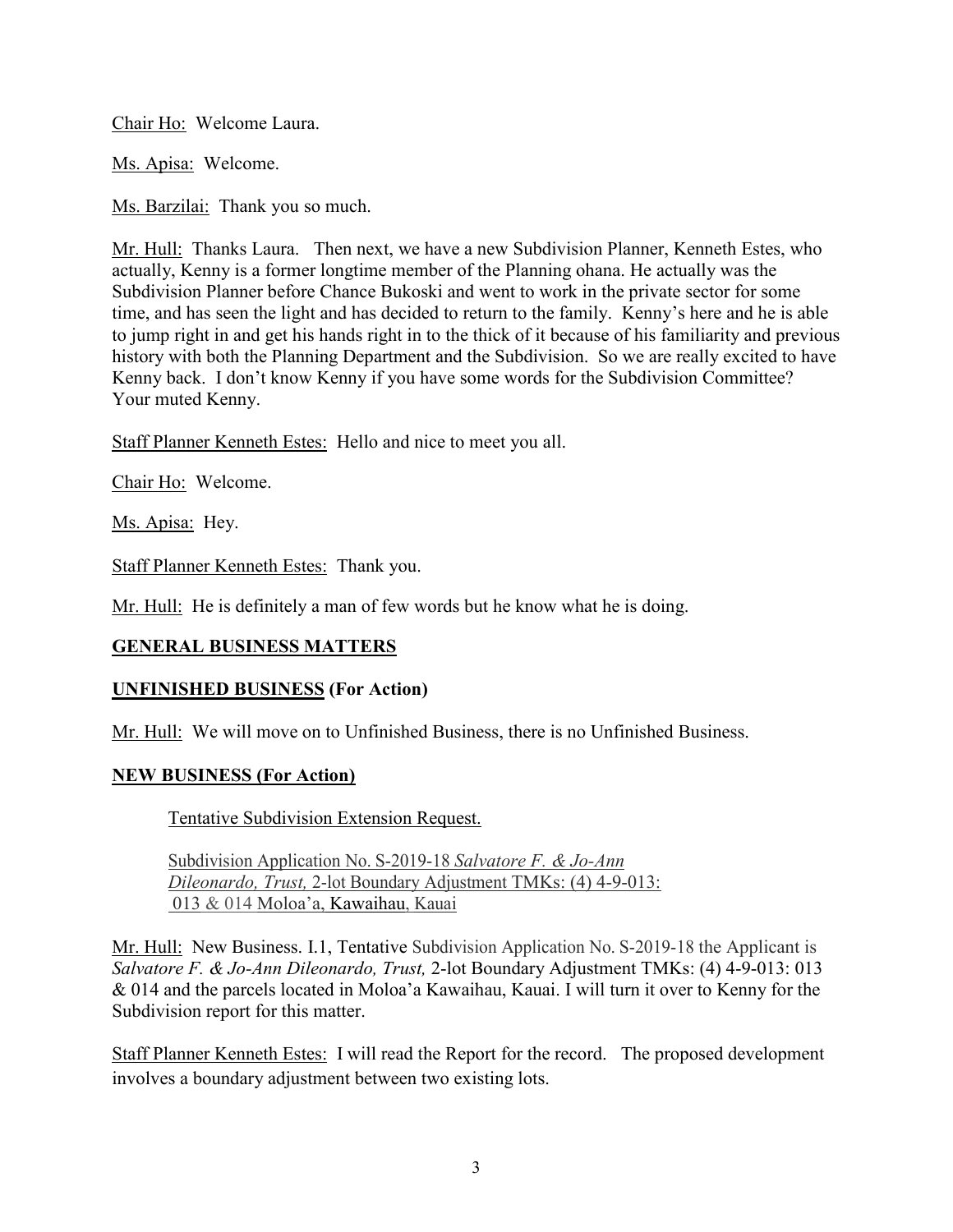Mr. Estes read the Subdivision Report for the record (on file with the Planning Department).

Mr. Estes: It is recommended for an extension until September 10, 202, be granted to obtain final subdivision map approval; however, the applicant is made aware that the updated Status Report on the subdivision with a detailed time chronology on the progress of the tentative approval requirements shall be submitted to the Planning Department or review for further extension request. The Status report shall be submitted to the Planning Department no later than 60 days prior to the expiration date.

Chair Ho: Let us see; is there anyone from the Dileonardo Trust here to make any comments? Or offer any comments?

Mr. Brian Hennessy: Hi. Yes, this is Brain Hennessy the surveyor for the project representing the trust.

Chair Ho: Commissioners, are there any questions for Mr. Hennessy, here?

Ms. Apisa: No questions. It sounds like a good thing to give a kuleana better access.

Chair Ho: I have a question Mr. Hennessy. On your map, here that I am looking at, on your plot plan, you have a footnote on number two (2) that there is no domestic water services available from the Department of Water. Do you have any other water service?

Mr. Hennessy: They have a private well on the property, not on the kuleana side itself, but adjacent to it. I would think the new owner would need to develop their own private well.

Chair Ho: So they comments on the (inaudible)—

Mr. Hennessy: It is fairly common down in Moloa'a, Yeah?

Chair Ho: Good, good. Thank you. Commissioners, is there anything else you would like to add, ask, or comments?

Ms. Apisa: Speaking of water, do they have electricity? Are they completely (inaudible)?

Mr. Hennessy: Yes, they do have.

Ms. Apisa: Some properties in Moloa'a are completely off the grid.

Mr. Hennessy: Yes, there is actually underground power in the Hui Road there adjacent to the property.

Ms. Apisa: No other questions?

Chair Ho: Francis, is there anything you would like to ask?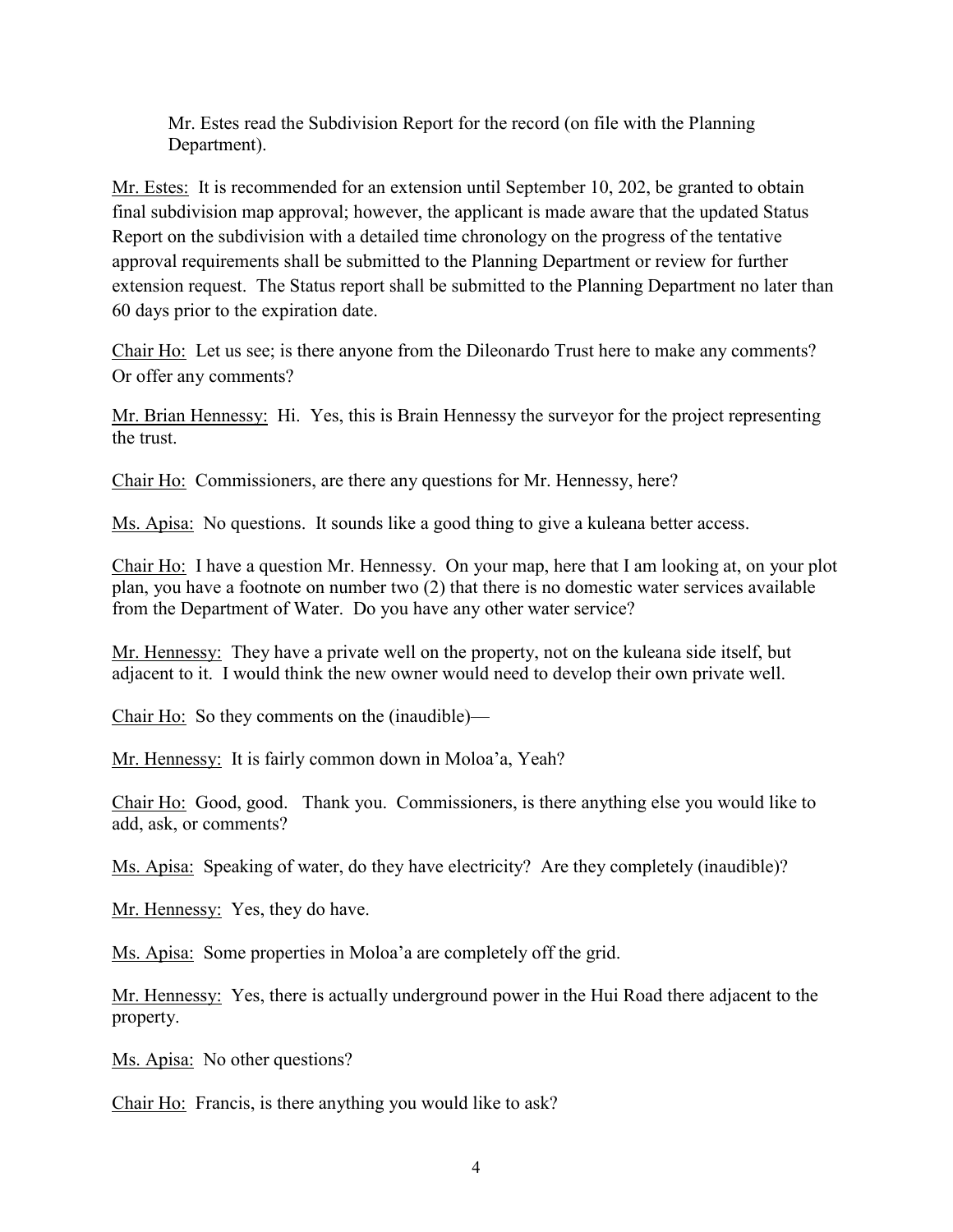Mr. DeGracia: Just a question about extension request. Do you foresee completing? Is it a reasonable time request for you folks in completion?

Mr. Hennessy: Yes, the remaining items are just very clerical in nature, so we are expecting to get them resolved next month.

Mr. DeGracia: Thank you, no further questions.

Chair Ho: There is no further questions. What is your recommendations Mr. Estes?

Mr. Estes: The Department would like to recommend an extension until September 10, 2021, to be granted to obtain final subdivision approval.

Chair Ho: Commissioners, a motion, please.

Mr. DeGracia: I move to approve tentative subdivision extension request for subdivision application No. S-2019-18 Salvatore F. & Jo-Ann Dileonardo Trust.

Ms. Apisa: Second.

Chair Ho: Motion before us is for an extension request to September 10, 2021 for Salvatore F. & Jo-Ann Dileonardo Trust. All in favor, signify by say aye? Aye. (Unanimous voice vote). Motion carried 3:0. Extension is granted.

Mr. Hennessy: Thank you.

### **ADJOURNMENT**

Mr. Hull: With that Mr. Chair, we have no, we do not have any additional items on the agenda and we would be ready for adjournment at this time.

Ms. Apisa: Move to adjourn.

Mr. DeGracia: Second.

Chair Ho: Motion is to adjourn. All in favor please signify by saying aye? Aye. (Unanimous voice vote).

Ms. Apisa: Aye.

Mr. DeGracia: Aye.

Chair Ho: We have concluded our business. Motion carried 3:0. We are adjourned. Thank you.

Mr. Hull: Thank you, all. We will see you all at the Planning Commission meeting at 9:00.